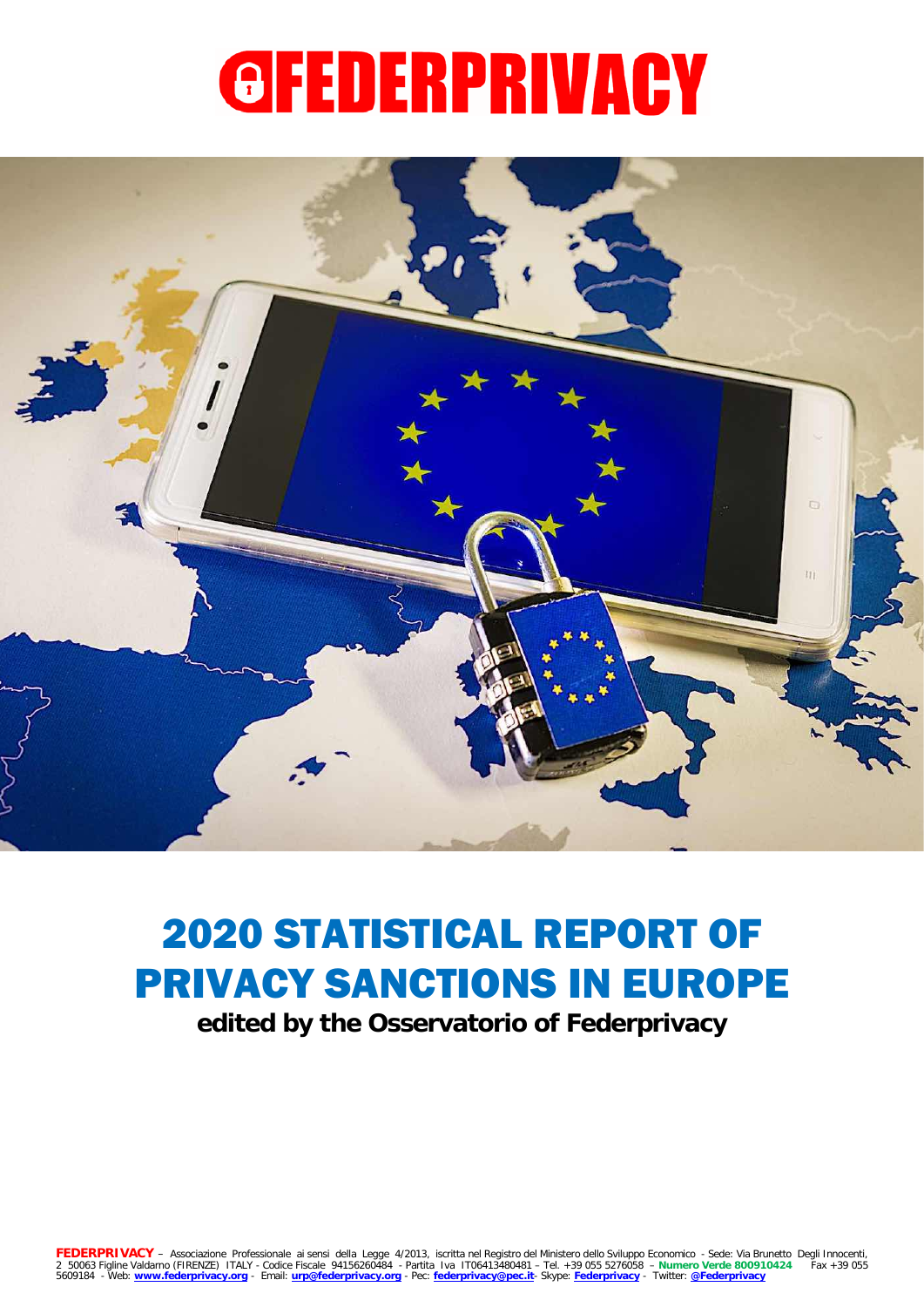This study, realized by the **Osservatorio of Federprivacy**, is analyzing official sources from 30 countries in the European Economic Area (EEA), with the goal to create a **statistical framework of the sanctions issued during the year 2020** because of violations of the Gdpr and of the national rules and regulations about personal data protection according to different variables as time, amount, kind of infringement and specific sector.

#### *1. Monthly Statistic of the Sanctions Imposed During 2020*

The following statistics show the number of sanctions, month by month, that have been imposed during 2020 and their specific amount. **Altogether the fines within the EEA have been 341** (table 1) **amount to € 307,923,725,** of which € 148,156,645 just in December, the toughest month (48% of the total). As average, 11,3 sanctions have been imposed in each one of the 30 countries of EEA, and each country has imposed fines for an average of €10,264,124. In the **extra EEA countries** we can see the following outstanding actions:

- In US the \$80,000,000 sanction imposed to Capital One bank in August 2020, because a main data breach
- **In San Marino** 2 fines have been imposed by the Authority that guarantees privacy in the Titan Republic during 2020, with the amount of €2,000.
- **In Turkey** during December 2020 different sanctions amounting to €3,800,000 to Facebook, Instagram, YouTube, Periscope, e TikTok by Turkey's Information and Communications Technologies Authority (BTK) because it was not appointed a local representative pursuant of national policy related to data protection, amounting in total to \$22,800,000
- **In France** the sanction of €50,000 imposed to Google in 2019 by CNIL, has been confirmed in June 2020 after the appeal to the French State Council
- **In Canada** the sanction of \$9,500.000 imposed to Facebook for false and deceptive statements about privacy and Canada citizen personal data processing.
- **In the Island of Man** the first sanction of the Department of Home Affairs for insufficient feedback about the right of involved people, amounting to €13,500

The following overview is a summary that indicates, month by month, the number *(fig. 3 & 4)* and amount (fig. 1 & 2) of sanctions, both cumulative and noncumulative.

| <b>Month</b>      | <b>Number of</b><br>sanctions | Amount $(E)$ | % of the total<br><b>In 2020</b> | <b>Average amount of</b><br>sanctions $(\epsilon)$ |
|-------------------|-------------------------------|--------------|----------------------------------|----------------------------------------------------|
| January           | 17                            | 28,705,160   | 9,32%                            | 1,68,539                                           |
| February          | 29                            | 814,090      | 0,26%                            | 2,072                                              |
| March             | 37                            | 8,450,600    | 2,74%                            | 228,395                                            |
| April             | 7                             | 77,925       | 0,03%                            | 11,132                                             |
| May               | 14                            | 549,121      | 0,18%                            | 39,223                                             |
| June              | 46                            | 2,166,502    | 0,70%                            | 47,098                                             |
| July              | 49                            | 20,678,960   | 6.72%                            | 422,020                                            |
| August            | 22                            | 690,800      | 0.22%                            | 31,400                                             |
| September         | 23                            | 1,010,563    | 0,33%                            | 43,938                                             |
| October           | 27                            | 78,097,158   | 25,36%                           | 2,892,487                                          |
| November          | 29                            | 18,518,901   | 6.01%                            | 638,583                                            |
| December          | 41                            | 148,163,945  | 48,12%                           | 3,613,755                                          |
| <b>Total 2020</b> | 341                           | 307,923,725  | 100,00%                          | 903,002                                            |

*Table1 – List of legal actions, month by month, specifying the number, the amount, the average and the monthly percentage of the total*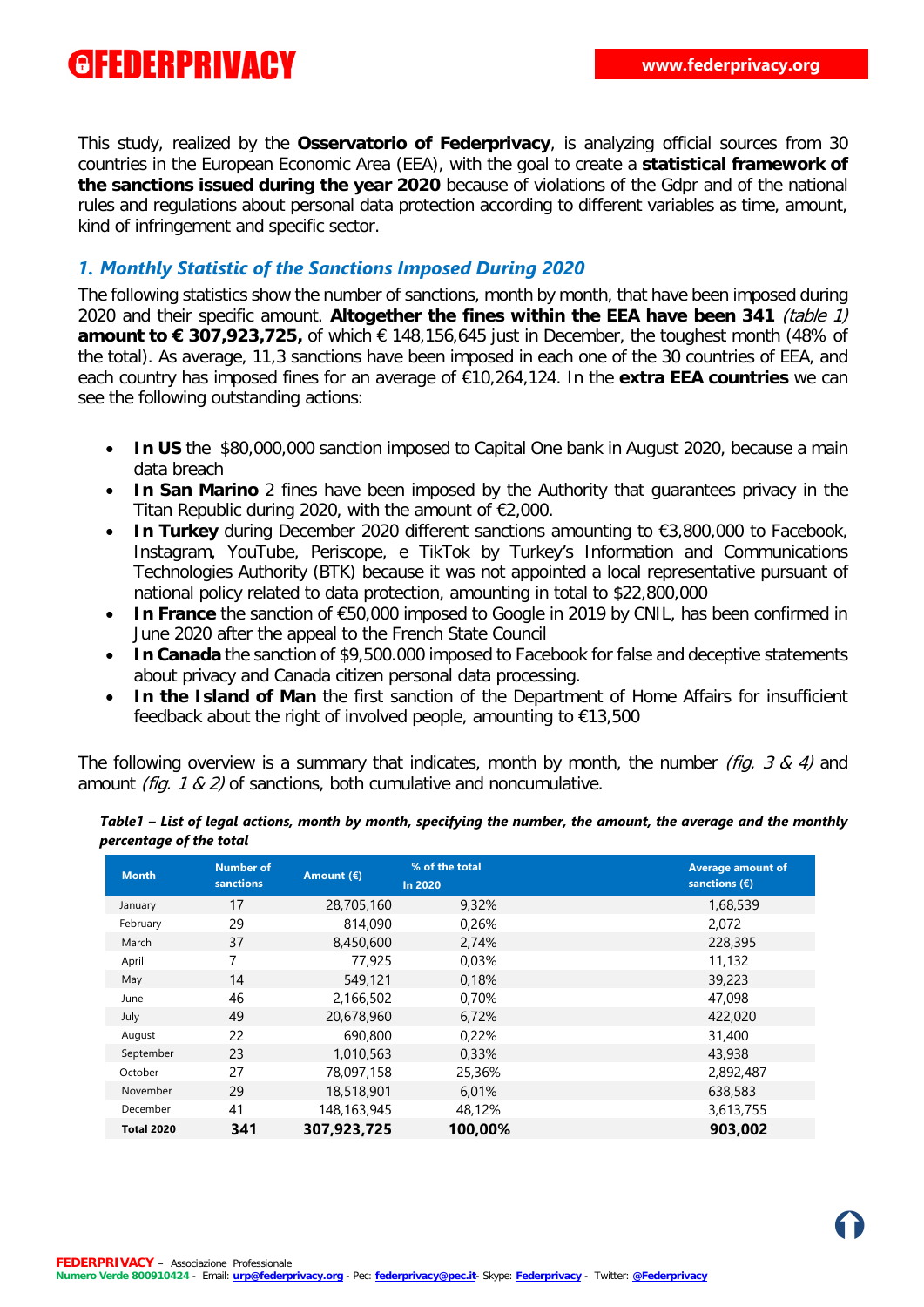**As we can see by fig.1, the majority of the 2020 sanctions have been imposed in the 2nd semester (86,7%), while in the 1st semester only the 13,3% of the sanctions has been imposed**

**The value of the fines imposed in the month of December 2020 only**  *(fig.2)* **is the 48% of the year total (€307,900,000).**

**April has been the month with less sanctions, a total of €77,925, namely the 0,03% of the yearly total** *(fig.2)*

**If we see the number of sanctions and not the amounts, the percentage of the volume in the first semester (***fig.3)*  **represents the** *43,9***% of the total in the year (150 on 341), and that of the second semester is the 56,1% (191 on 341).**

**If we see instead the noncumulative numbers (fig.4), June (46) and July (49) were the months with more actions in 2020.**

**April (17) has been the month with less sanctions, during the Covid-19 period.**











 *fig .4 –Noncumulative number of sanctions by month*

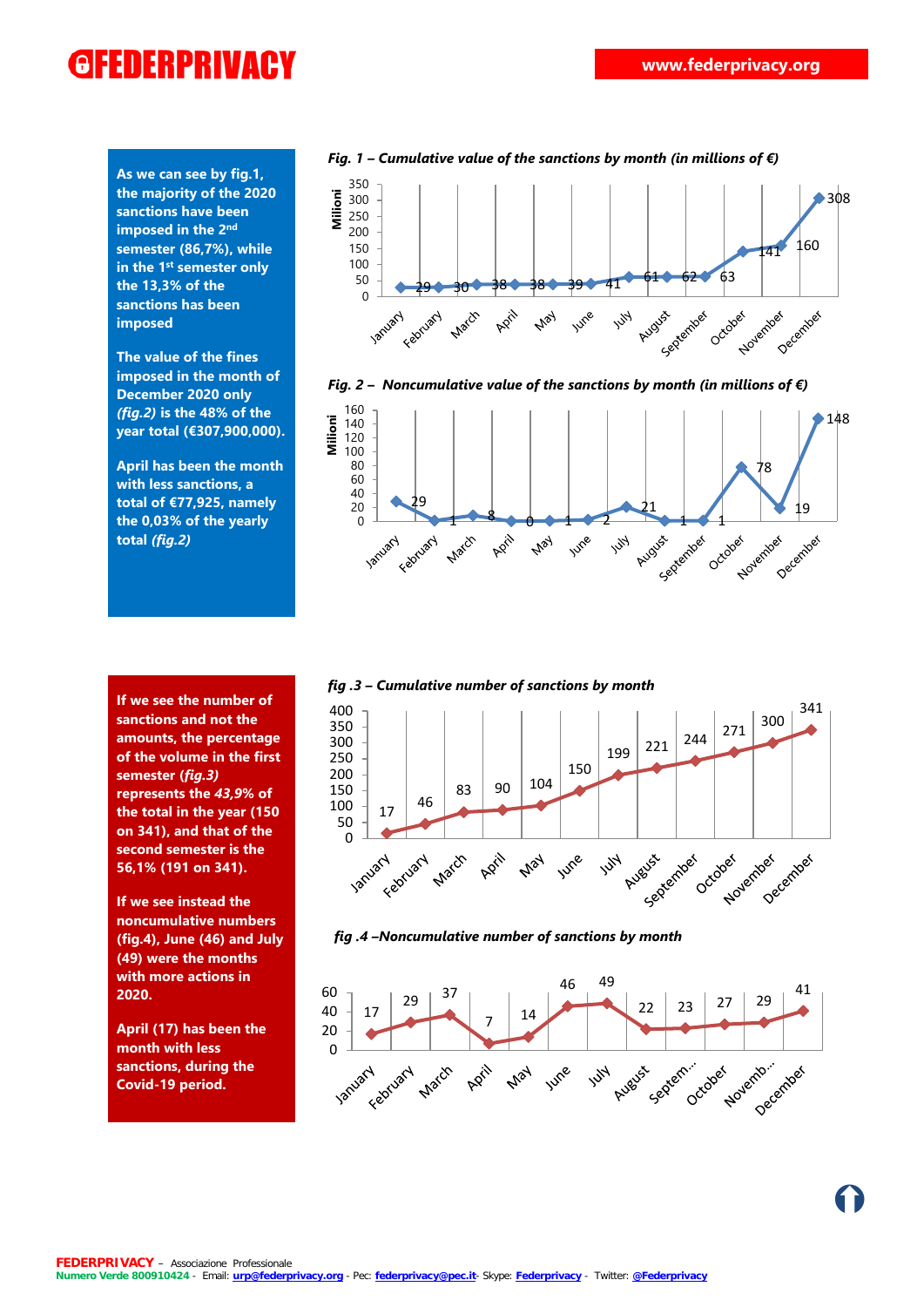#### 2. Statistic of the sanctions per country

If we analyze the figures of the Countries that have undertaken legal actions *(table 2)*, we see that the authority in France (CNIL) was the strictest: it has imposed € 138,316,300 of fines, which constitutes 44,9% of the total of all the analyzed countries. In the list of the authorities that have been more active (fig.6), the third one was the authority in Romania (ANSPDCP), with 26 imposed sanctions, the second was the one in Italy (GPDP) with 35, and the first was the one in Spain (AEPD) with 133.



#### *Table 2 – List of sanctions per Country, according to the value of the sanctions*

| France            | 138,316,300  | 8                | 17,289,539   |
|-------------------|--------------|------------------|--------------|
| Italy             | 58,176,601   | 35               | 1,662,188    |
| <b>UK</b>         | 45,067,000   | 5                | 9,013,400    |
| Germany           | 37,398,708   | 3                | 12,466,236   |
| Sweden            | 14,278,800   | 15               | 951,920      |
| Spain             | 8,080,710    | 133              | 60,757       |
| Netherlands       | 1,355,725    | $\overline{3}$   | 451,908      |
| Hungary           | 1,002,525    | 13               | 77,117       |
| Norway            | 805,200      | 11               | 73,200       |
| Belgium           | 798,000      | 14               | 57,000       |
| Ireland           | 630,000      | 4                | 157,500      |
| Poland            | 531,698      | 9                | 59,078       |
| Czech Republic    | 312,178      | 8                | 39,022       |
| Finland           | 207,500      | 5                | 41,500       |
| Denmark           | 202,300      | 6                | 33,717       |
| Romania           | 184,650      | 26               | 7,102        |
| Estonia           | 148,500      | 3                | 49,500       |
| Slovakia          | 107,000      | $\overline{4}$   | 26,750       |
| Austria           | 100,750      | 3                | 33,583       |
| Malta             | 64,500       | 11               | 5,864        |
| Greece            | 45,000       | $\overline{7}$   | 6,429        |
| Cyprus            | 32,000       | 5                | 6,400        |
| Iceland           | 29,600       | $\overline{c}$   | 14,800       |
| Latvia            | 21,250       | $\overline{c}$   | 10,625       |
| Lithuania         | 15,000       | $\mathbf{1}$     | 15,000       |
| Bulgaria          | 12,230       | 4                | 3,058        |
| Croatia           | N.D.         | $\mathbf{1}$     | N.D.         |
| Portugal          | $\mathbf 0$  | $\mathbf 0$      | $\mathbf{0}$ |
| Slovenia          | $\mathbf 0$  | $\boldsymbol{0}$ | $\pmb{0}$    |
| Liechtenstein     | $\mathbf{0}$ | $\mathbf 0$      | $\mbox{O}$   |
| Luxembourg        | $\Omega$     | $\mathbf 0$      | $\mathbf 0$  |
| <b>Total 2020</b> | 307,923,725  | 341              | 903.002      |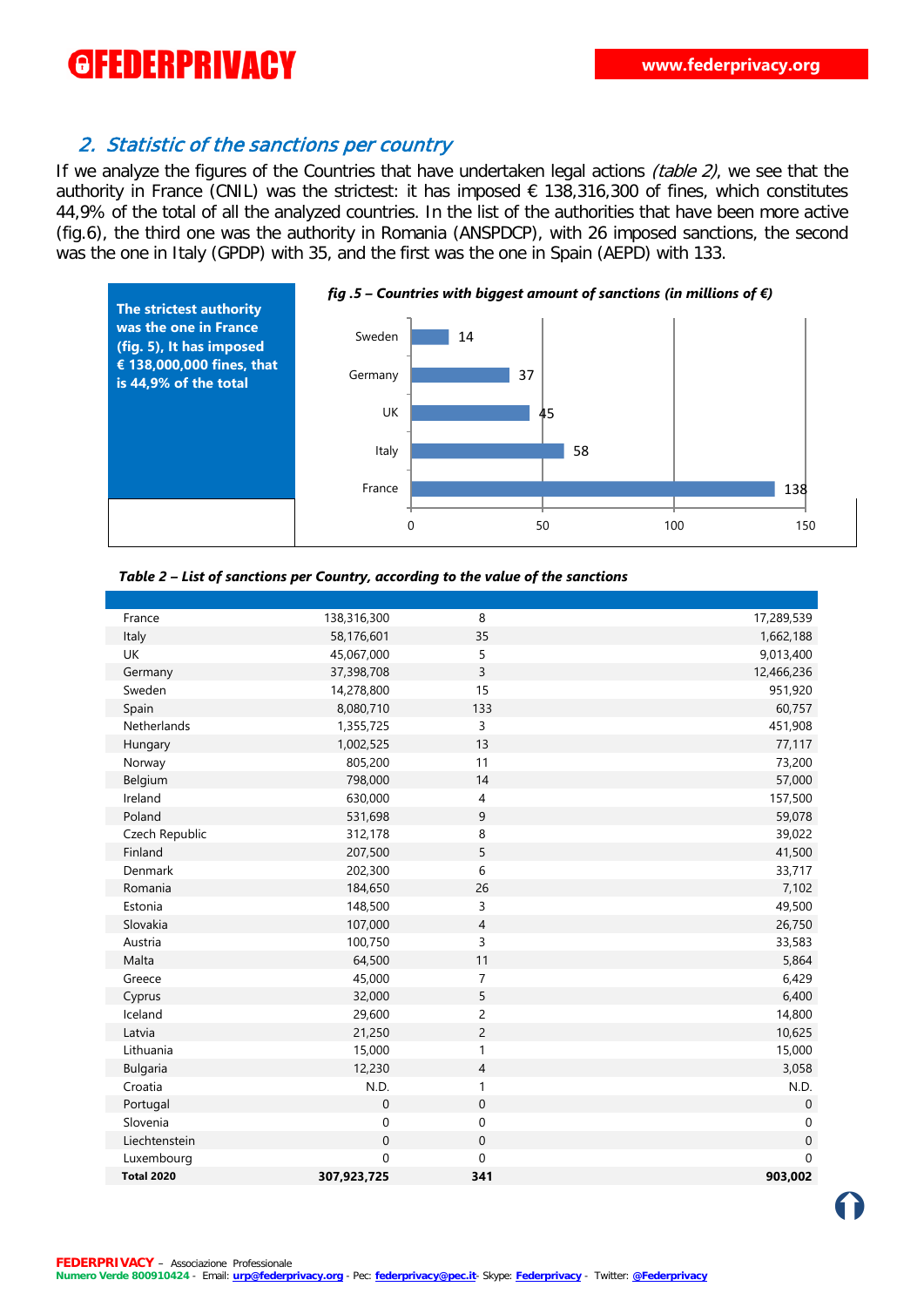**The authority that has been more active is the Spanish one (fig.6) with 133 sanctions in the 2020, namely the 39% of the total.**

**The other 4 authorities that have been more active (Italy, Romania, Sweden and Belgium) have imposed altoghether 90 sanctions, namely the 26% of the total.**



*fig.7 – Cumulative number of the sanctions in the countries with more actions*

**If we consider the number of sanctions, 65% of actions (223 on 341) have been imposed by 5 countries (fig. 6 and fig.7) with more activity in the second semester than in the first, 135 vs. 88, 75 of these by the Spanish authority (fig.8).**





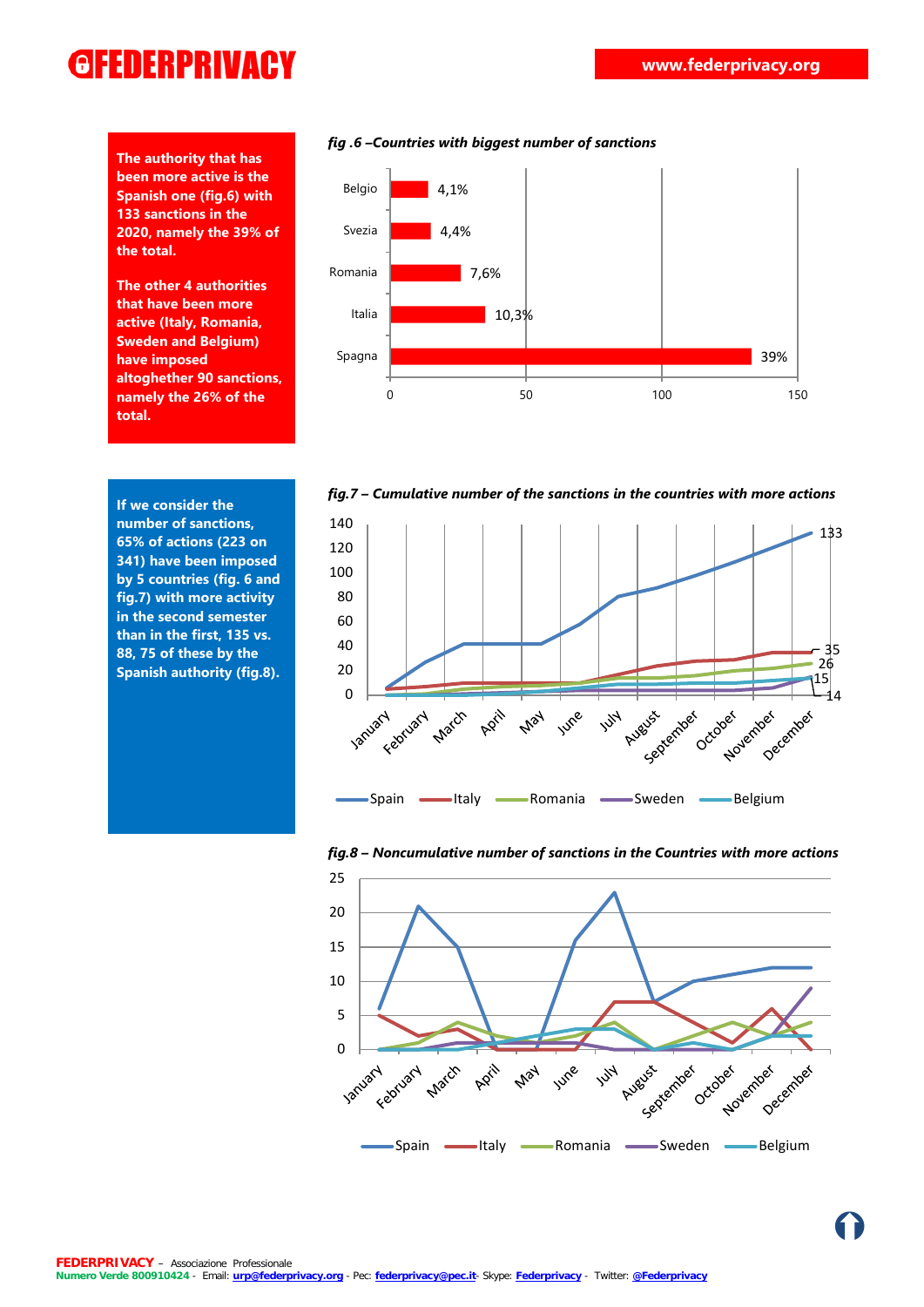| <b>Country</b>  | <b>Number of Sanctions</b> | Amount $(E)$ | Average of single sanction( $\varepsilon$ ) |
|-----------------|----------------------------|--------------|---------------------------------------------|
| Spain           | 133                        | 8.080.710    | 60.757                                      |
| Italy           | 35                         | 58.176.601   | 1.662.188                                   |
| Romania         | 26                         | 184.650      | 7.102                                       |
| Sweden          | 15                         | 14.278.800   | 951.920                                     |
| Belgium         | 14                         | 798.000      | 57.000                                      |
| Hungary         | 13                         | 1.002.525    | 77.117                                      |
| Norway          | 11                         | 805.200      | 73.200                                      |
| Malta           | 11                         | 64.500       | 5.864                                       |
| Poland          | 9                          | 531.698      | 59.078                                      |
| France          | 8                          | 138.316.300  | 17.289.539                                  |
| Czech Republic  | 8                          | 312.178      | 39.022                                      |
| Greece          | $\overline{7}$             | 45.000       | 6.429                                       |
| Danmark         | 6                          | 202.300      | 33.717                                      |
| <b>UK</b>       | 5                          | 45.067.000   | 9.013.400                                   |
| Finland         | 5                          | 207.500      | 41.500                                      |
| Cyprus          | 5                          | 32.000       | 6.400                                       |
| Ireland         | 4                          | 630.000      | 157.500                                     |
| Slovakia        | $\overline{4}$             | 107.000      | 26.750                                      |
| <b>Bulgaria</b> | 4                          | 12.230       | 3.058                                       |
| Germany         | 3                          | 37.398.708   | 12.466.236                                  |
| Netherlands     | 3                          | 1.355.725    | 451.908                                     |
| Estonia         | 3                          | 148.500      | 49.500                                      |
| Austria         | 3                          | 100.750      | 33.583                                      |
| Iceland         | $\overline{c}$             | 29.600       | 14.800                                      |
| Latvia          | $\overline{c}$             | 21.250       | 10.625                                      |
| Lithuania       | $\mathbf{1}$               | 15.000       | 15.000                                      |
| Croatia         | $\mathbf{1}$               | N.D.         | N.D.                                        |
| Portugal        | $\mathbf 0$                | $\pmb{0}$    | $\mathbf 0$                                 |
| Slovenia        | 0                          | 0            | $\pmb{0}$                                   |
| Liechtenstein   | $\mathbf 0$                | $\mathbf 0$  | $\boldsymbol{0}$                            |
| Luxemburg       | $\mathbf 0$                | $\mathbf 0$  | $\Omega$                                    |
| <b>Total</b>    | 341                        | 307.923.725  | 903.002                                     |

#### tab.3 – *List of sanctions per Country, according to the number of the sanctions*

#### 3. Statistic related to the kind of violations and to the specific sector

The following statistics show the kind of infringements and the different sectors where the fines have been imposed.The section that has been targeted the most in the number of sanctions is the telecommunication one, while if we see the amount of the sanctions, the most targeted is the internet and e-commerce one *(fig. 10 & 11)* In *table 4* the relation between the amount sanctions and the kind of violations. Finally in tab.5 you will find the summary of all sectors, with the number of imposed sanctions, the average amount and the total amount.



**If we analyze fig.9, we see that the 59,2% of the sanctions are related to illicit use of personal data, the 20.8% are motivated by poor safety, the 9.1% from lack of respect of the rights of the people involved, while the violations of the privacy policies are the 3.8% of the total.**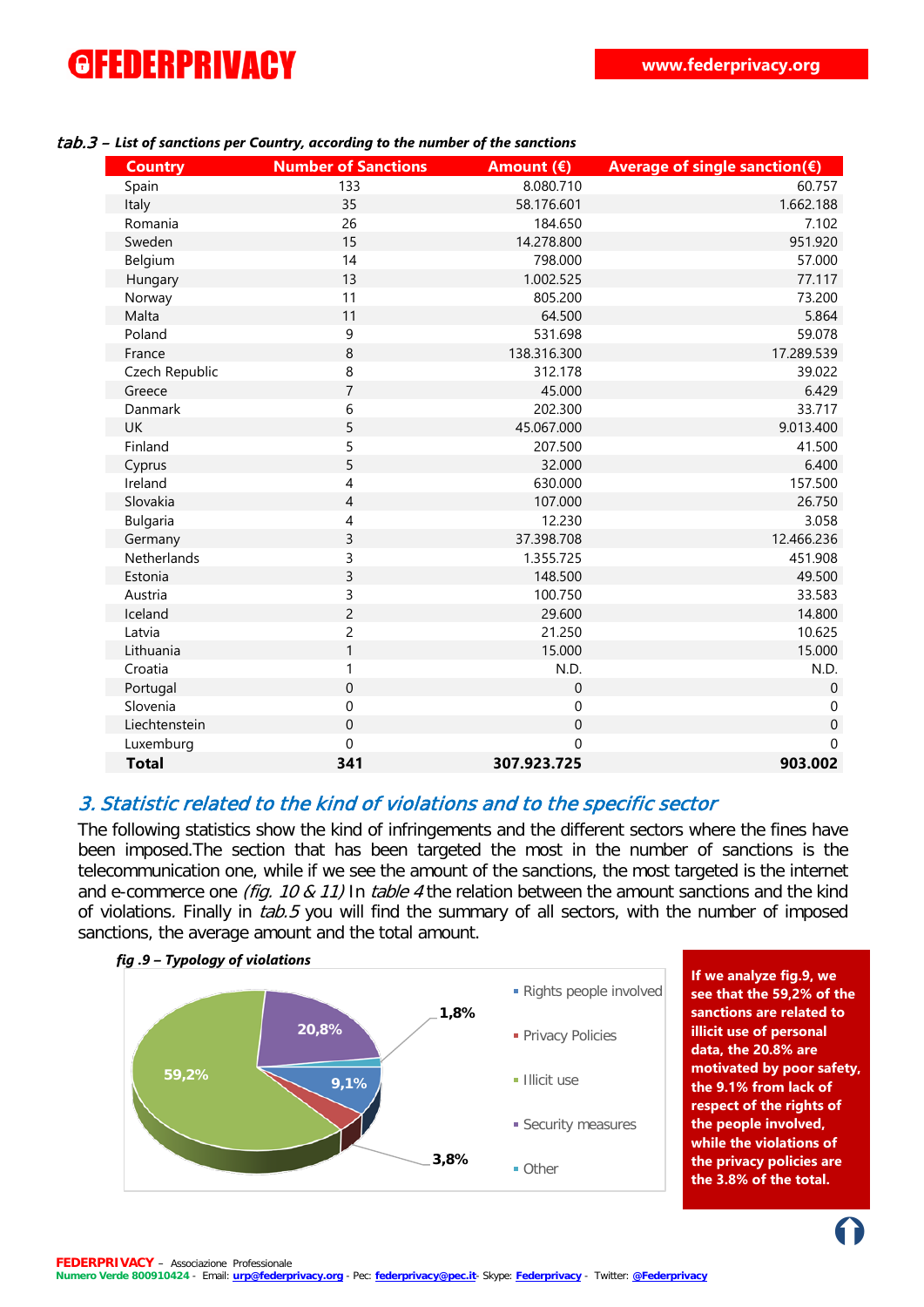| tab.4 – Different kinds of violation. How do they affect economically |  |  |
|-----------------------------------------------------------------------|--|--|
|-----------------------------------------------------------------------|--|--|

| <b>Kind of violation</b>  | <b>Number of</b><br>sanctions | Amount per kind( $\varepsilon$ ) | % on totale |
|---------------------------|-------------------------------|----------------------------------|-------------|
| Illicit use               | 202                           | 249,857,221                      | 81,1%       |
| Security measures         | 71                            | 55,350,505                       | 18%         |
| Rights of involved people | 31                            | 1,908,821                        | 0.6%        |
| Privacy Policies          | 13                            | 51,280                           | 0.1%        |
| Other                     | 24                            | 755,898                          | 0.2%        |
| <b>Total</b>              | 341                           | 307,923,725                      | 100%        |

**In the first 10 sections that have been fined the most (fig.10) , the one that has received more sanctions in the year 2020 has been the telecommunications one with 69 fines; then the services and the business, respectively with 47 and 45 sanctions, while public administration has received 41 fines from the controlling authority.**

**If we observe the total economic value of the sanctions (fig.11), the sections sanctioned the most has been internet and e-commerce with €144,900,000 (47% of the total), then telecommunications with 62,400,000 and business with 38,100,000**

#### *fig .10 – Number of imposed sanctions in the first 10 sections*



#### *fig.11 – Number of imposed sanctions in the first 10 sections ( millions of €)*



#### tab.5 – *List of the sanctions per sector in alphabetical order*

| <b>Settore</b>                | <b>Number of</b><br>sanctions | Amount $(E)$ | Average of single sanction( $\varepsilon$ ) |
|-------------------------------|-------------------------------|--------------|---------------------------------------------|
| <b>Hotels</b>                 | 4                             | 20,614,800   | 5,153,700                                   |
| Banks, Financial & Insurances | 28                            | 8,466,160    | 302,363                                     |
| <b>Business</b>               | 45                            | 38,131,134   | 847,359                                     |
| Publishing                    | 2                             | 570,000      | 285,000                                     |
| Internet & E-Commerce         | 16                            | 144,850,821  | 9,053,176                                   |
| Education                     | 13                            | 152,800      | 11,754                                      |
| No Profit                     | 16                            | 670,500      | 41,906                                      |
| <b>Public Administration</b>  | 41                            | 4,610,132    | 112,442                                     |
| Health                        | 17                            | 3,852,600    | 226,624                                     |
| <b>Services</b>               | 47                            | 498,155      | 10,599                                      |
| Telecommunications            | 69                            | 62,448,436   | 905,050                                     |
| Transports                    | 8                             | 22,778,000   | 2,847,250                                   |
| <b>Others</b>                 | 35                            | 280,187      | 8.005                                       |
| <b>Total</b>                  | 341                           | 307,923,725  | 903,002                                     |

#### **E & OE**

**Research Sources:** Control Authorities for Data Protection official websites, as Protection Data Commission and other governmental websites. The data might E & OE<br>Research Sources: Control Authorities for Data Protection official websites, as Protection Data Commission and other governmental websites. The data might (CO)